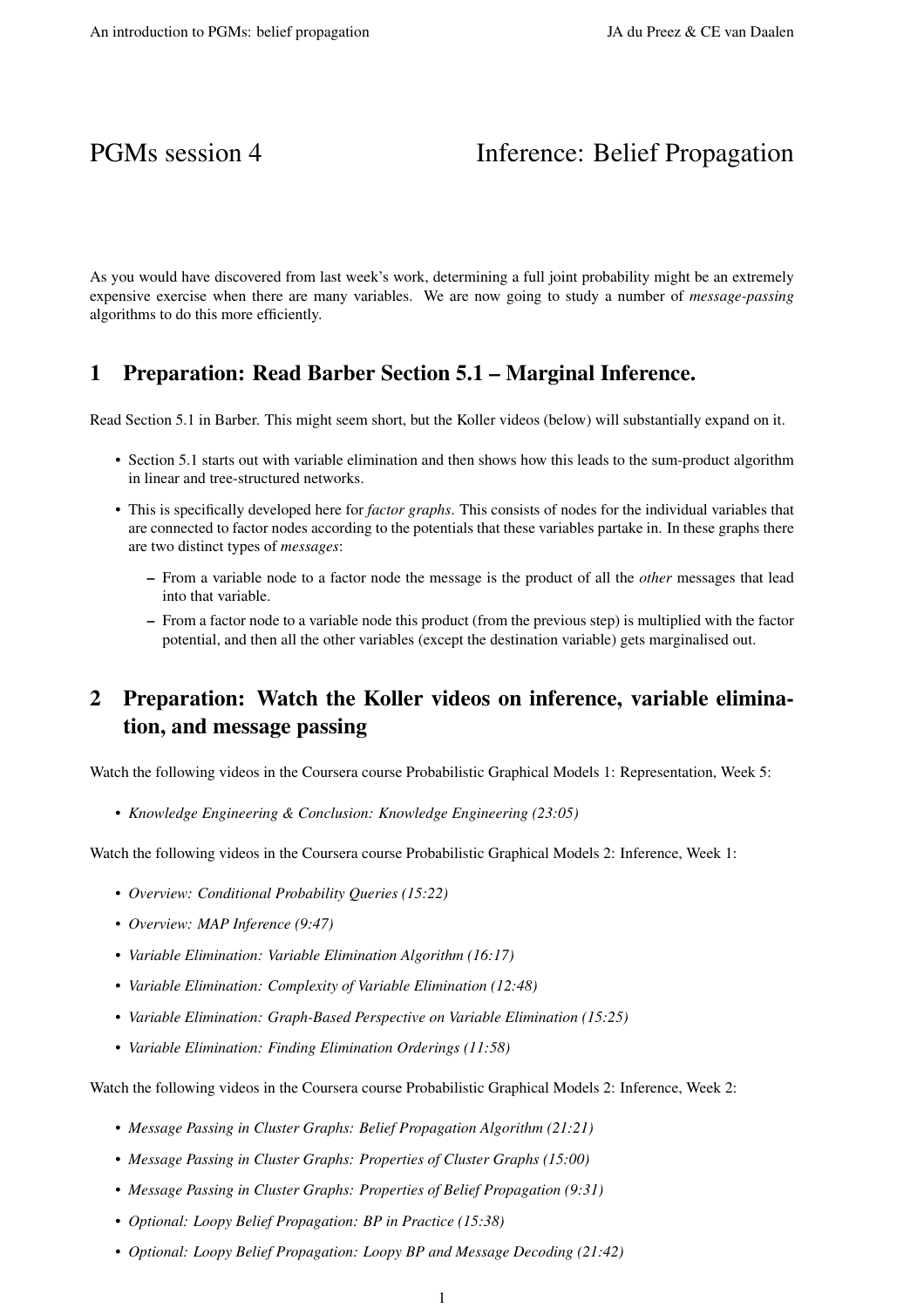### Notes on these videos:

- *Knowledge Engineering & Conclusion: Knowledge Engineering (23:05)* is for general interest; we have not discussed template and plate models as yet, so do not be overly worried when you encounter them.
- *Overview: Conditional Probability Queries (15:22)* and *Overview: MAP Inference (9:47)* provide overviews of work still to be done. (Do note in *Overview: MAP Inference (9:47)* the example that shows that the max of the joint is not necessarily equal to the max of the marginals.)
- The *Variable Elimination* videos discuss variable elimination. This is an important topic which will also find use in later work.
- The *Message Passing in Cluster Graphs* videos introduce belief propagation (i.e., the sum-product / Shafer-Shenoy algorithm). In contrast to Barber, who approaches this from a factor-graph viewpoint, Koller uses a more general formulation that paves the way for the junction-tree algorithm (future work).
- *Optional: Loopy Belief Propagation: BP in Practice (15:38)* Shows some variants and tricks to improve convergence in loopy belief propagation.
- *Optional: Loopy Belief Propagation: Loopy BP and Message Decoding (21:42)* shows the historical link between loopy belief propagation and error correction coding.
- Note that the factor graph approach translates to a specific case of this more general formulation the Bethe cluster graph. The two types of messages that we saw in the factor graph is a simplification arising from the fact that in a Bethe cluster graph, the sepset corresponds exactly to the particular variable on that specific link.
- When the variable clusters are connected in loops, the algorithm might converge to the wrong solution, or might even oscillate. Quite often though, it converges to the correct solution.

#### Make sure you understand the following:

- A 'message' really is a *distribution/potential* describing what the originators of the message believes about the variables they have in common with the target cluster. The target cluster's own opinion about itself should not be included in this. (Otherwise you get the inflated potential runaway ego situation we so often observe in cults, be it political or religious.)
- Initially, messages are set to unity. This just means they have no opinion about their variables yet the potential of the cluster rules.
- Numerical issues: With unnormalised potentials (as we typically use in MRFs) we run a risk of exhausting our numerical range with either under- or overflows. We basically have two avenues to cure this (see discussion in Barber at the end of Section 5.1.2, and also Section 5.1.4):
	- Normalise the messages before passing them on. The works fine, but do note that it will no longer be possible to calculate the partition function value  $Z$  by finding the normalisation constant at any arbitrary variable cluster. You will have to normalise all your clusters separately (resulting in a  $Z = 1$ ), or alternatively find the full joint distribution and calculate Z from that.
	- Use logarithmic potentials. With these we need to extend our inventory of factor operations somewhat:
		- \* Potential multiplication now change to potential summation.
		- \* Observing evidence/conditioning is done as before.
		- \* To do marginalisation you need to first convert your logarithmic potentials to linear form again. However, direct/naive linearisation does not work – you immediately fall prey to the original over/underflow problem again. The trick (known as the logsumexp trick) is to realise that:

$$
\log(\sum_{i} e^{L_i}) = \log(e^{\max\{L_j\}} \sum_{i} e^{L_i - \max\{L_j\}})
$$

$$
= \max\{L_j\} + \log(\sum_{i} e^{L_i - \max\{L_j\}})
$$

- The *cluster belief* is the product of the cluster potential and all the messages entering it. It serves as a pseudo-marginal distribution.
- The *sepset belief* is the product of the two messages travelling in opposite directions through it. It serves as a pseudo-marginal distribution.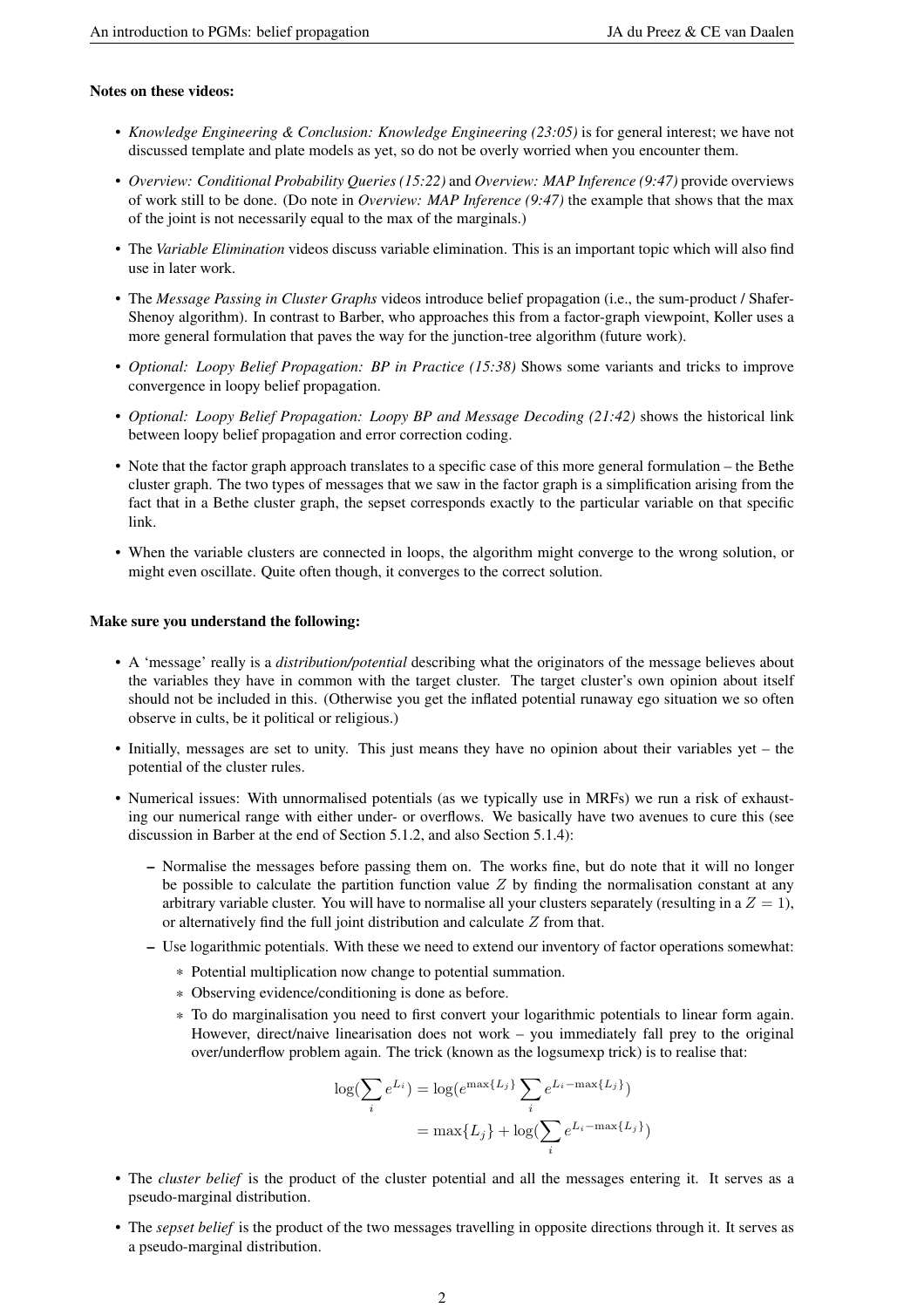- Convergence implies *calibration*: This simply means that on convergence, we can choose any two of the beliefs available (cluster as well as sepset), and calculate marginal distributions for the variable(s) they have in common. The distributions obtained in this manner must be identical. It should not happen that one part of the system has a different idea about the distribution of some variable(s) than what some other part has.
- Note that the product of the cluster beliefs divided by the sepset beliefs is the same as the product of the original potentials (known as reparameterisation). While they therefore result in the same joint potential, the message passing procedure have at the same time refined them to provide the marginal distributions for each cluster.
- Those familiar with the use of the forward-backward algorithm in the context of HMMs will see that the belief propagation algorithm generalises that algorithm.

## 3 Practical: LBP for the Hamming (7,4) error-correction code

### Objectives:

- Implement/use sum-product messages to calculate marginal distributions without first calculating the full joint probability; i.e., (approximately) calculate the marginal distributions while avoiding the exponential blow-up of the full joint distribution.
- Verify that after convergence the system achieves calibration; i.e., the various beliefs in the system agrees on the marginal distributions of the variables it knows about.
- Verify the re-parameterisation property; i.e., that we can recover the full joint distribution from the various cluster and sepset beliefs. Of course we normally would not want to do this, since it once again introduces the exponential factor size blow-up.
- (Optional) Compare the behaviour of (the more generic) cluster graphs with that of factor graphs.
- Task 1: In the following, use only the basic factor operations we encountered previously we first want to foster an understanding of the basics of message passing. We are going to re-implement the hard-decoding (BSC) version of the Hamming (7,4) code of last week, but this time we will embed them in a special graph structure called a cluster graph (CG). Construct it as follows:
	- (a) First construct all the factors as you did in Session 3. Also observe and reduce the factors using your same choice of received bits,  $r_0, \ldots, r_6$  as for Session 3.
	- (b) The scope of each factor is the set of random variables it contains. In contrast to Session 3, we are not going to now create a joint factor by multiplying all available factors out; we instead want to arrange them into a graph structure. However, if the scope of a factor is a subset of another factor, we can (optionally) simplify things by assimilating it in that other factor; we do this by simply multiplying the factors. (Note, when a factor is a subset of more than one other factor, we will only multiply it out with *one* of them; i.e., each factor occurs only once in the system.) Absorb all the  $p(r_i|b_i)$  factors (that have been observed and reduced) into appropriate factors.
	- (c) The (in this case three) factors you are now left with, need to be linked up in a graph structure which obeys the running intersection property (RIP). RIP requires that for all variables  $X_i$  in the PGM, when considering only those nodes/clusters containing  $X_i$  (as well as the links between them), the resulting sub-graph must form a *tree*. (Study the Koller video *Message Passing in Cluster Graphs: Properties of Cluster Graphs (15:00)* until you are clear about what RIP entails.) To form this graph involves two steps:
		- Decide which factors are to be linked and
		- specify their *sepset*; i.e., the set of variables those two factors will exchange information about. Note, the sepset is a *subset* of the random variables those two factors have in common.

In particular, pay careful attention to which sepsets contain  $b<sub>0</sub>$  (the variable that is common to all three parity checking factors). After having done this yourself you can confirm that you end up with something similar to Figure [1](#page-5-0) (In this figure, the factors  $\Phi_O(b_i, r_i)$  – which are the  $p(r_i|b_i)$  factors – have not yet been absorbed into larger factors). We represent the clusters inside ellipses, and their sepsets inside rectangles.

Now we are ready to start passing messages around between the nodes in this graph:

(d) Since we have a loopy structure, we have to place initial messages at all relevant places (consult the videos). Each message is a emdw DiscreteTable factor, the scope of which is being specified by the variables in the corresponding sepset. Each message is contained in a separate such variable –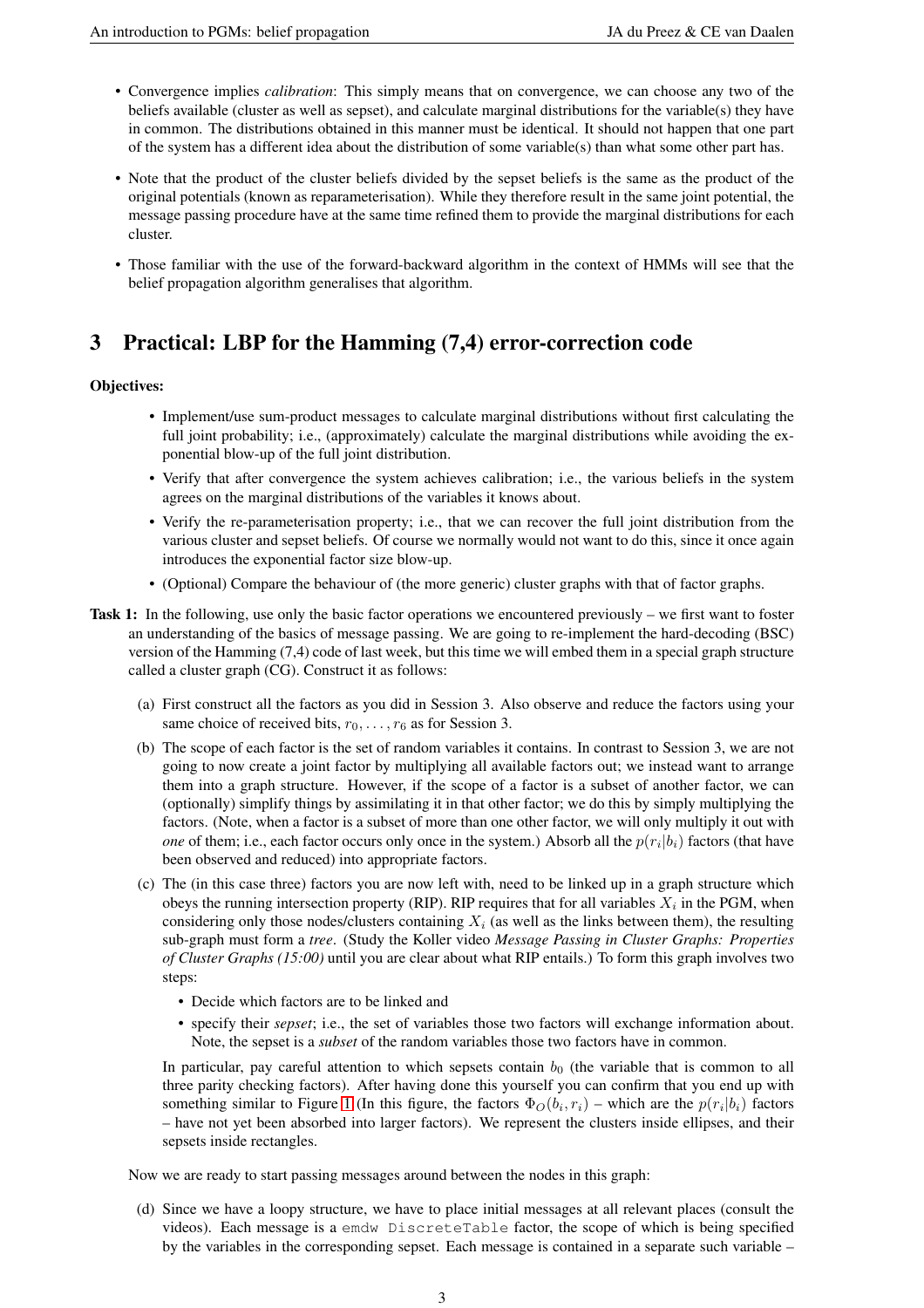you might want to consider a coding scheme such as m01 being the message that is sent from cluster 0 to cluster 1, etc. Initialise all messages as uninformative distributions (i.e., make them uniform distributions).

- (e) Now repeatedly pass messages between the various nodes using the loopy belief propagation algorithm. You have to determine a schedule for passing messages. For this specific application a natural option is to go once in one direction around the loop, and then once in the other direction around the loop. You will also have to take precautions against numerical under/overflow. For this it probably is easiest to simply normalise each message.
- (f) Iterate/repeat this message passing until *calibration* is achieved between all clusters (i.e., the sepset beliefs do not change any more). Consult the Koller video *Message Passing in Cluster Graphs: Properties of Belief Propagation (9:31)* for determining how a cluster belief and a sepset belief is calculated. You will have to decide how you are going to quantify such a *change* in belief<sup>[1](#page-3-0)</sup>. When a graph is calibrated, all beliefs are in agreement as to what the distribution for the variable(s) are.
- (g) It might also be interesting to plot the convergence behaviour as the biggest change in sepset belief as a function of the iteration number.
- (h) Decoding is complicated by the fact that picking the max of the marginal distributions is not necessarily equivalent to picking the maximum of the joint assignment – an elegant solution for this dilemma forms part of the MAP/max-sum message passing algorithm which we will discuss at a later stage. For now we will have to content ourselves by interpreting the maximum values of the cluster beliefs – this should give us a fair idea as to what is happening. (Optional:) Alternatively we can form the full joint by making use of reparameterisation (see the last part of the Koller video *Message Passing in Cluster Graphs: Properties of Belief Propagation (9:31)*) and then picking the max of the joint distribution. The division operator in emdw will be useful here for dividing by the sepset potentials. This should return the most likely answer.
- (i) How do the results compare with your results from last week?
- (j) Due to the small size of the problem we are considering, the computational load will be higher than what we previously encountered. This seems to negate our very reason for doing message passing. Confirm that you are clear why message passing can alleviate the computational load in bigger problems.
- (k) Can you create situations with bad convergence behaviour?
- (l) Investigate what happens when every pair of parity checking clusters do share  $b_0$  i.e a loop of  $b_0$  sepsets violates the uniqueness requirement of RIP.
- Task 2: You now have experience in what is involved in LBP message passing. Let's now automate it somewhat: Use the example file and the explanation below to implement LBP using the built-in emdw functionality. Also compare your results with that of Task 1.

Some instructions are discussed below – see the LBP<sub>-example</sub>.cc example file for more details. And remember that the Terminal command grep should be your friend – if you haven't made the acquaintance yet, now is a good time.

Some declarations you will need: Stick this in close to the top of your .cc file:

```
// standard library headers
#include <iostream> // cout, endl, flush, cin, cerr
#include <vector> // vector
#include <map> // map
// emdw headers
#include "emdw.hpp"
#include "discretetable.hpp"
#include "clustergraph.hpp"
#include "lbp_cg.hpp"
#include "lbu_cg.hpp"
#include "messagequeue.hpp"
// These are to avoid doing std:: and emdw:: all the time. Don't do
// this in an .hpp file
using namespace std;
using namespace emdw;
```
<span id="page-3-0"></span><sup>&</sup>lt;sup>1</sup>Hint: A nice way to measure the 'distance' between distributions, is the Kullback-Leibler divergence (go and look it up). That is already available for DiscreteTable via the distance member function.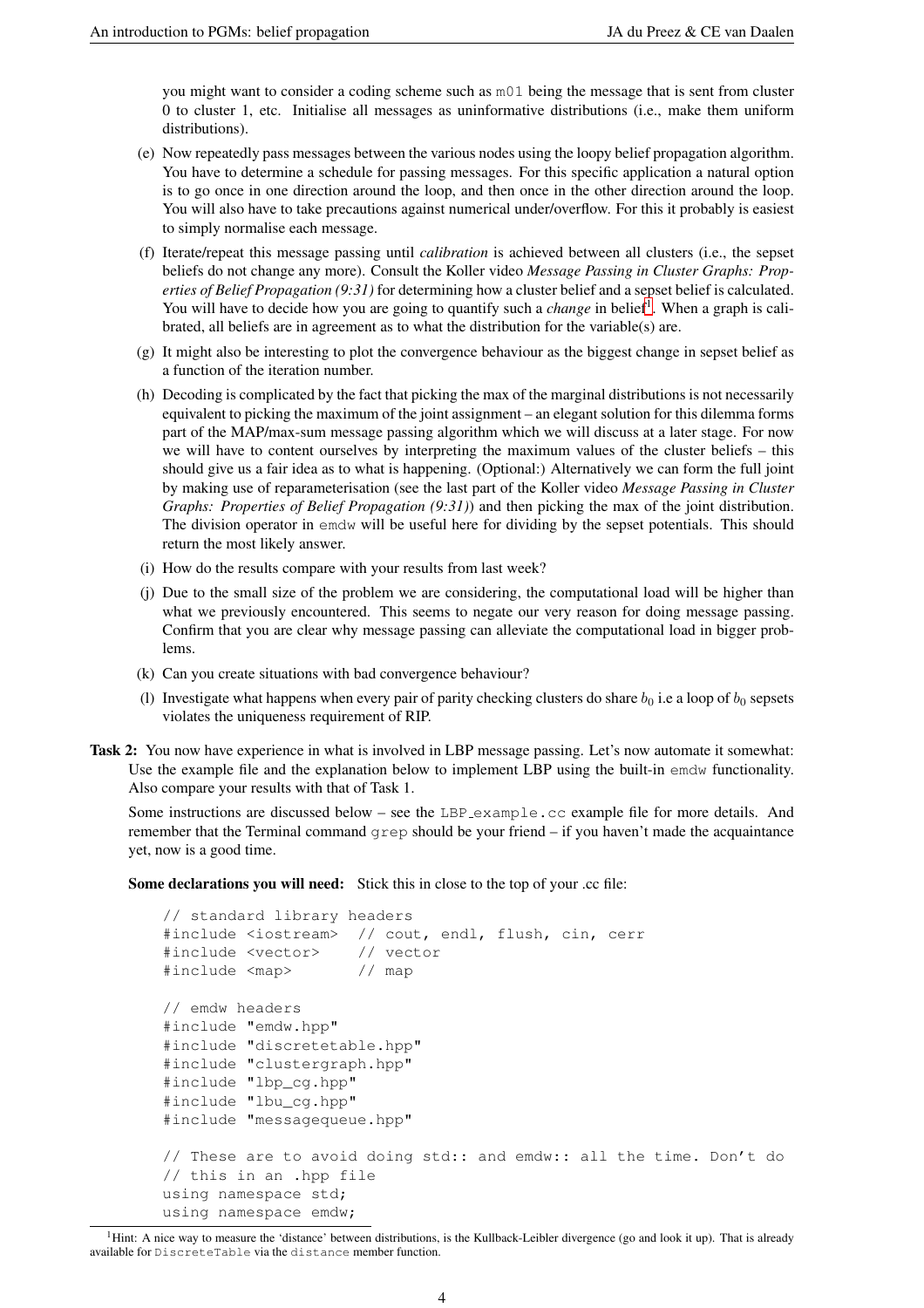- **Compiling a valid RIP cluster graph:** In Task 1 above you by inspection figured out which variable(s) to remove from certain sepsets so that the graph obeys the RIP. In a more complex system this might be somewhat tricky. Fortunately the LTRIP (layered trees running intersection property) algorithm will effortlessly do that for us. Consult https://arxiv.org/abs/2110.02048 for more detail (and at the same time find out why you would prefer cluster graphs over factor graphs). This is implemented in emdw's ClusterGraph class. Some specifics to note:
	- Collect all the relevant Factors in a vector:

```
vector< rcptr<Factor> > factorPtrs;
```
Typically we use the push back function to add the  $r$ cpt $r$  $\leq$  Factor $\geq$ s to the back of this vector. Their order is unimportant.

• Assign all the observed variables in a map<RVIdType, AnyType>: map<RVIdType, AnyType> obsv;

The key/first part identifies the particular RV, while the value/second part allocates its observed value. Go and check out AnyType in the userguide. You will do the assignments with something like:

```
obsv[r0] = int(1); //or T(1). Note explicit type
```
• Now build the ClusterGraph:

```
// for a factor graph, use BETHE instead of LTRIP
// for a junction tree, use JTREE instead of LTRIP
ClusterGraph cg(ClusterGraph::LTRIP, factors, obsv);
//cout << cg << endl;
```
• You can generate a graphviz .dot file of it via:

```
// export the graph to graphviz .dot format
```

```
cg.exportToGraphViz("your_name_for_it");
```
After locating the .dot file, apply the dot command shown on your screen to generate a .pdf showing the graph.

#### Calibrating the graph via LBP:

• Initialise the message queue and messages:

```
map<Idx2, rcptr<Factor> > msgs;
MessageQueue msgQ;
```
• Apply the relevant inference algorithm to calibrate the graph

```
// loopyBP_CG implements the loopy belief propagation
// (Shafer-Shenoy) algorithm. Using loopyBU_CG instead results
// in the loopy belief update (Lauritzen-Spiegelhalter)
// algorithm.
unsigned nMsgs = loopyBP_CG(cq, msg, msgQ);cout << "Sent " << nMsgs << " messages before convergence\n";
```
#### And query the calibrated graph:

• Ask about the distribution of a particular RV or RVs. (You can ask about the joint of several IDs by specifying more than one variable, separated by commas. This is only available for variables that somewhere occur jointly in a cluster.):

```
// If you calibrated with loopyBU CG, you will have to use
// queryLBU_CG here.
rcptr<Factor> qPtr = queryLBP CG(cg, msgs, {varId})->normalize();
cout << *qPtr << endl;
```
• Ask about the probability that the queried RV(s) takes on a particular value:

double  $p1 = qPtr->potentialAt({\{varId\}}, {T(1)}))$ ; cout << p1 << " ";

- Task 3 (optional): Just for comparison you might also want to repeat the above, but using factor graphs (or junction trees) instead (single variable to change in the code). Compare the results, especially in terms of convergence behaviour.
- Further exploration: The Koller video *Optional: Loopy Belief Propagation: BP in Practice (15:38)* contains a number of very useful ideas to explore: tree reparameterisation, residual belief propagation, synchronous vs. asynchronous propagation, and message damping. All are worthwhile to look at – some of them are being used in Task 2 above.